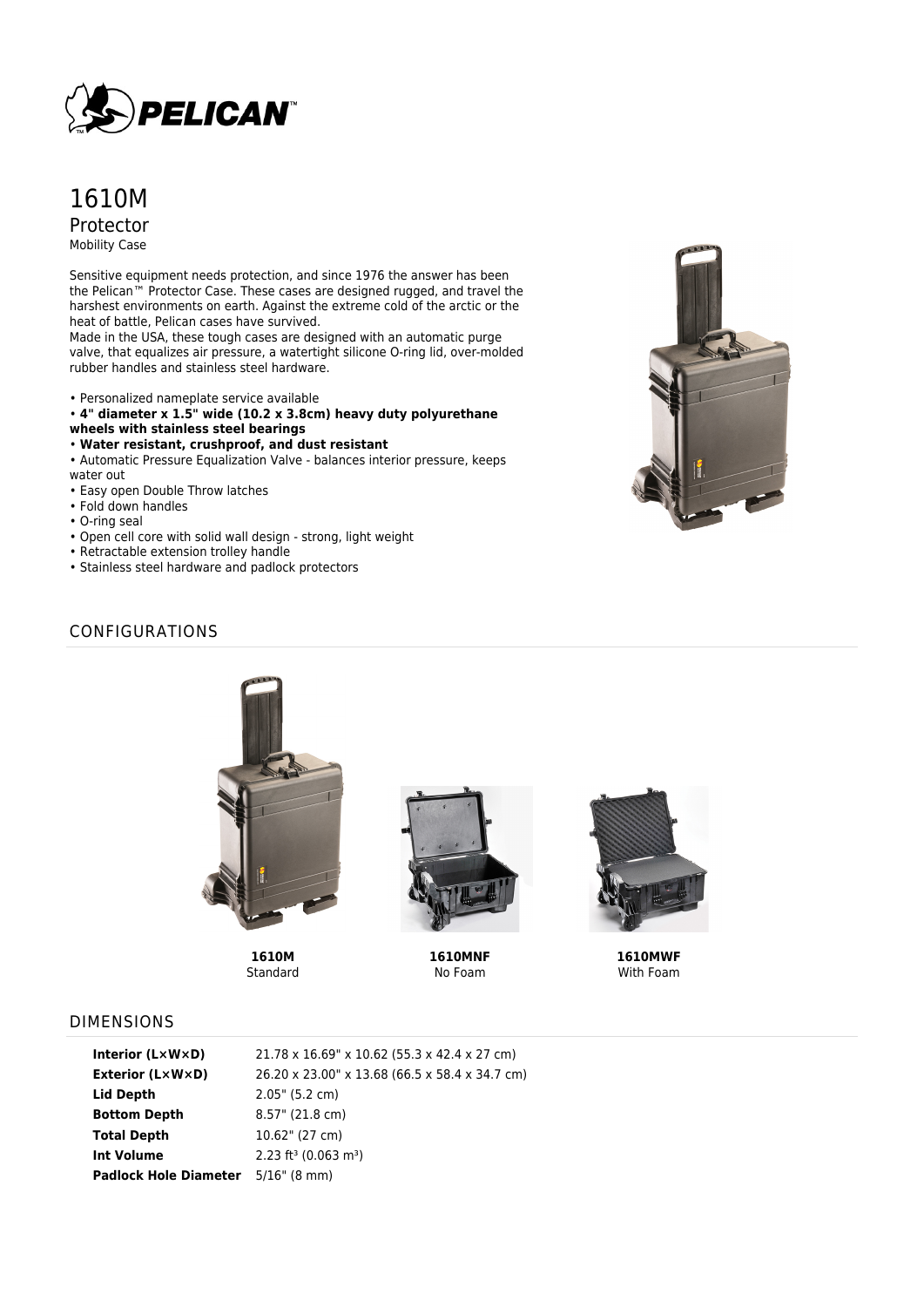## MATERIALS

| <b>Body</b>       | Polypropylene                  |
|-------------------|--------------------------------|
| Latch             | <b>ABS</b>                     |
| O-Ring            | Polymer                        |
| <b>Pins</b>       | Stainless Steel                |
| Foam              | 1.3 lb Polyurethane            |
| <b>Purge Body</b> | ABS                            |
| <b>Purge Vent</b> | 3 Micron Hydrophobic Non-Woven |
|                   |                                |

## COLORS

**Black** 

## WEIGHT

| <b>Weight With Foam</b> | 29.10 lbs (13.2 kg) |
|-------------------------|---------------------|
| <b>Weight Empty</b>     | 26.30 lbs (11.9 kg) |

### TEMPERATURE

| <b>Minimum Temperature</b>          | $-40^{\circ}$ F (-40 $^{\circ}$ C) |
|-------------------------------------|------------------------------------|
| Maximum Temperature 210°F (98.9 °C) |                                    |

### CERTIFICATIONS

#### **IP57**

#### OTHER

| Wheels             | 2   |
|--------------------|-----|
| Extendable Handle  | yes |
| <b>Master Pack</b> | 1   |
| <b>Nameplate</b>   | yes |
| Military           | ves |

## ACCESSORIES



**1609** Lid Organizer



**1507** Quick Mounts - set of 4



**1611** 5 pc. Replacement Foam Set



**1506TSA** TSA Lock



**1612** Pick N Pluck™ Sections Only (set of 3)



**1500D** Desiccant Silica Gel



**1615** Padded Divider Set



**1623** Replacement O-ring